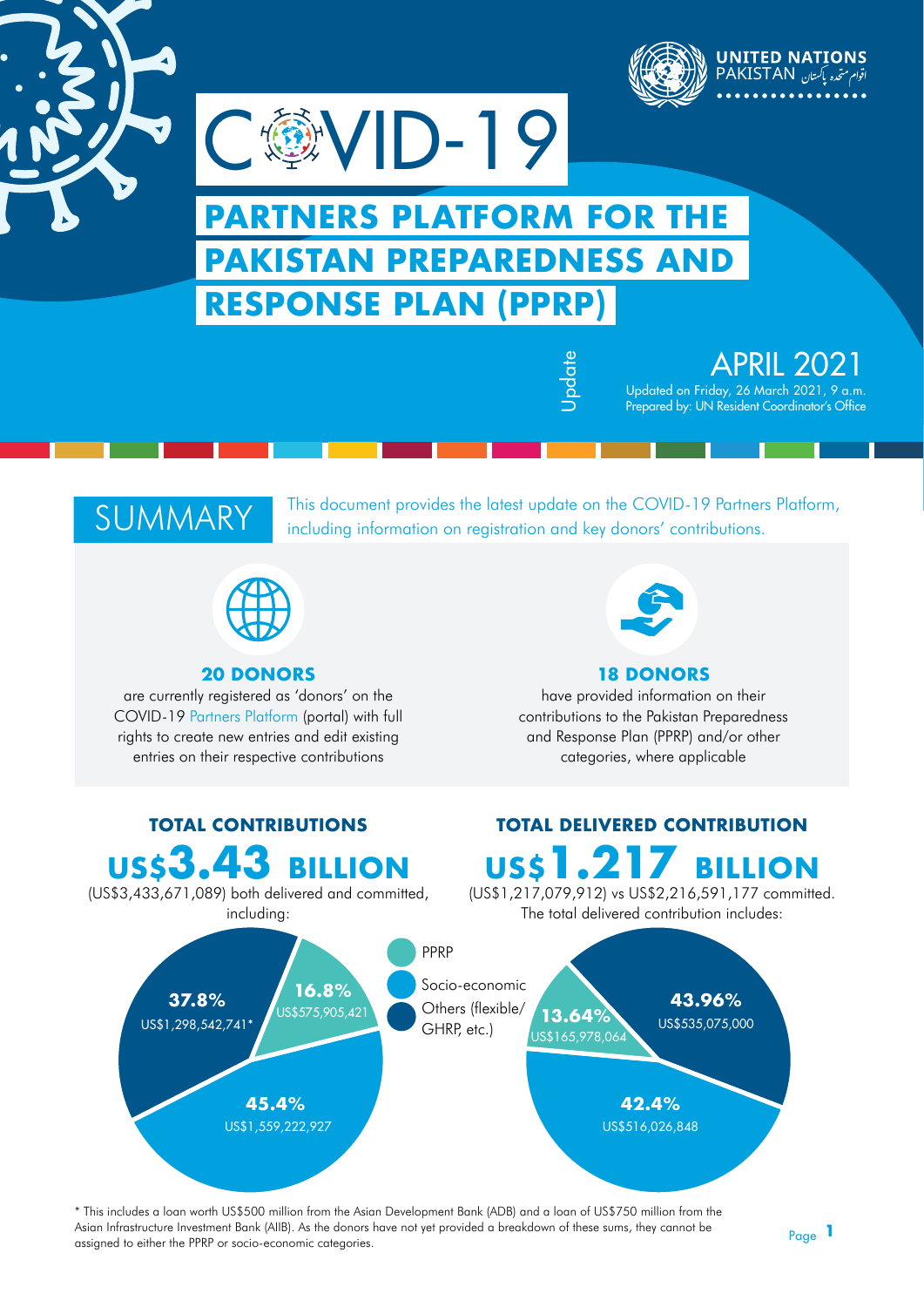



## DONOR REGISTRATION



# **DONORS ARE REGISTERED 20 ON THE PARTNERS PLATFORM, WITH FULL DONOR RIGHTS**





Bank

Asian Development Bank

Asian Infrastructure Investment



Government of Canada



Embassy of the People's Republic of China in Pakistan



European Union

Japan International Cooperation Agency



Government of the Republic of Korea

European Commission (DG ECHO)

World Bank



Economic Affairs Division, Government of Pakistan



Save the Children



Government of France

Government of Germany



Global Alliance for Vaccines and Immunization

**Gavi fr** 

Government of the United Arab Emirates (UAE)



Department for International Development (DFID)

Islamic Development Bank

البنك الإسلامي للتنمية<br>Islamic Development Bank

ISIJK



Government of Japan

Government of the United States of America



# **DONORS HAVE PROVIDED INFORMATION**<br>**2 ON THEIR CONTRIBUTIONS IN THE PORTAL**

The Embassy of China has yet to provide any information on their contribution in the portal, although the media reports on Chinese contributions from time to time.



# **DONOR IS MANAGED BY WHO<br>
<b>(GENEVA) AS IT LACKS LOCAL PRESENCE**





#### **POTENTIAL DONORS HAVE BEEN CONTACTED BUT HAVE NOT YET REGISTERED ON THE PLATFORM 3**

Although communication is ongoing, the delay appears linked to the fact that these countries have not contributed directly to the PPRP.



Government of Qatar

Government of Saudi Arabia



Government of **Turkey**